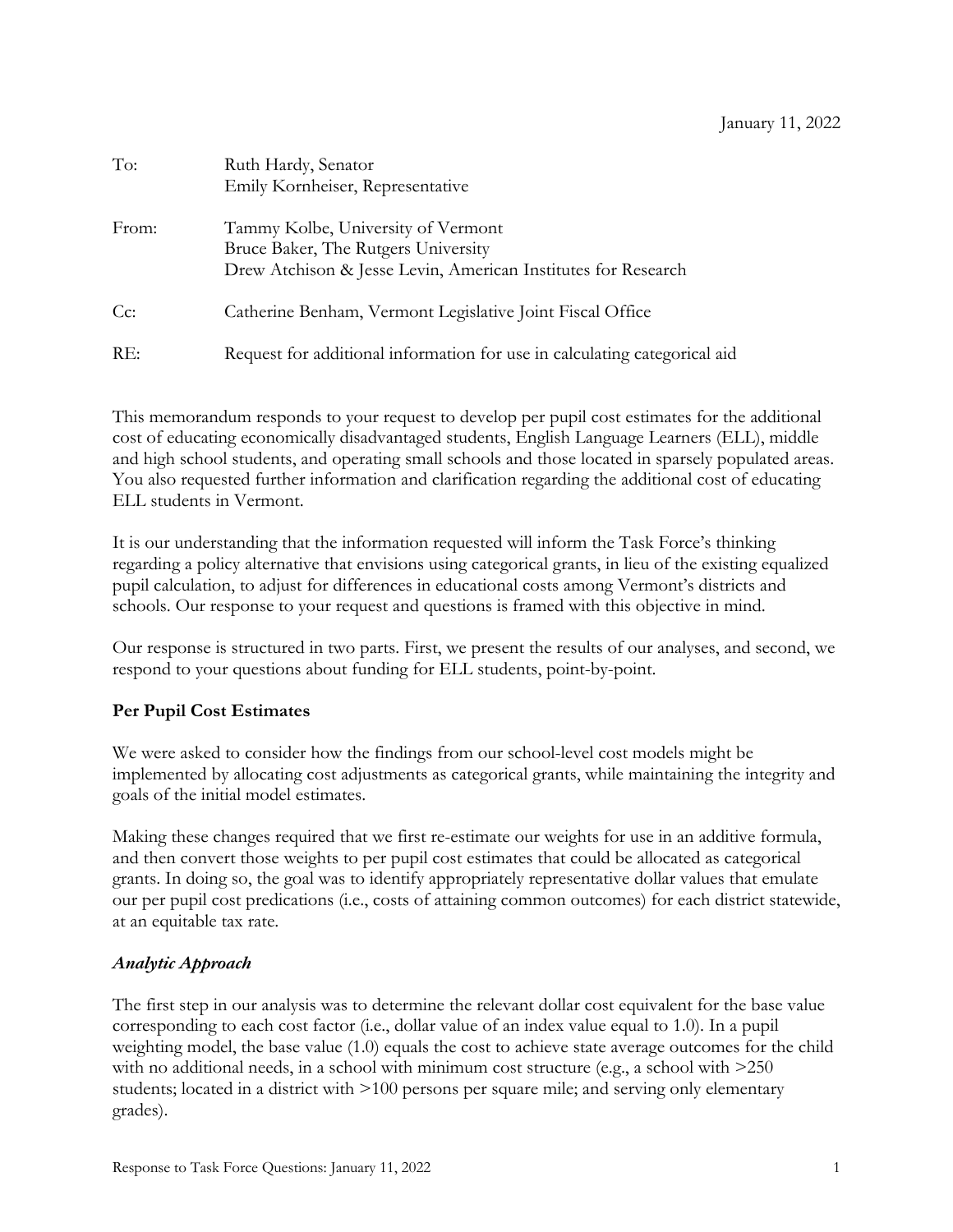Because we built our models on the cost of ensuring all Vermont schools have sufficient resources to ensure that each student attains the statewide average for student outcomes in mathematics and English language arts (ELA), we can assume that the average district-level spending in any given year, on the average mix of student characteristics in a typical Vermont educational setting, operating at average efficiency represents the average expenditure needed to achieve average outcomes. That is, existing average spending is equivalent to the costs of achieving existing average levels of outcomes in math and ELA in the state (at average efficiency).

That said, existing average spending per pupil is just that - the average overall spending, not base per pupil cost. To determine the dollar value of the base per pupil cost, we took the sum of relevant spending (excluding federal revenue and state categorical revenue – e.g., transportation and special education) for FY2018 and divided that number by the total number of weighted pupils, as generated by our updated cost-based weights. The resulting number is the base cost for FY2018, associated with achieving state average outcomes in AY2018.

Going forward, the FY2018 base must be further inflated to account for (a) increases in labor costs over time (i.e., labor costs are the primary driver of inflation in education costs), and (b) increased expectations on the part of the state for better student outcomes. That is, if the state wants to improve student outcomes from present levels, on average, the cost per pupil to achieve those outcomes will be higher and the base must be recalibrated accordingly.

The per pupil costs were derived by multiplying the updated weights taken from our school level model<sup>1</sup> and assume a base cost per pupil of \$9,219 for FY2018 (exclusive of state revenues for special education and transportation, and all forms of federal aid). <sup>2</sup> We converted the weights to dollar amounts that could be allocated as categorical grants (on a per need pupil basis) by multiplying the weight by the estimated base cost amount. The estimates were generated using findings from our school-level cost models. As we note in our earlier report, the school-level models yield the most rational and robust estimates and as such were the primary basis for our policy recommendations.

<sup>1</sup> Please see our October 28, 2021 memo for updated weights and description of assumptions and methods for updating the school-level weights from what was presented in our initial report. (Link to memo:

https://ljfo.vermont.gov/assets/Uploads/6cd716da7e/memo-response-final-10\_29\_21.pdf).

<sup>2</sup> Table 1 presents the *average* cost per pupil for each cost factor derived from our school-level models, at a base cost per pupil of \$9,216 for FY2018 (excluding state special education, state transportation, and all federal categorial aid). The base cost represents the cost to the state (exclusive of other forms of federal and state categorical aid) of achieving average outcomes for an elementary student, with no additional needs, in a school of sufficient size and population density (as defined, above). The base cost was calculated by dividing the total relevant statewide spending (\$1.406 billion) by the total weighted ADM (152,582). Put another way, the average (relevant) spending per pupil in FY2018 was \$16,086 (\$1.406 billion/87,412 students). This is the average cost per pupil of achieving average outcomes, at average efficiency, in an average cost setting, in that year. The average per-pupil cost in the state, however, is about 75% above the minimum, or base cost (i.e., dividing the average per-pupil cost by the base per-pupil cost shows that the average cost is about 74% higher (i.e.,  $$16,086 / $9,216 = 1.745$ )).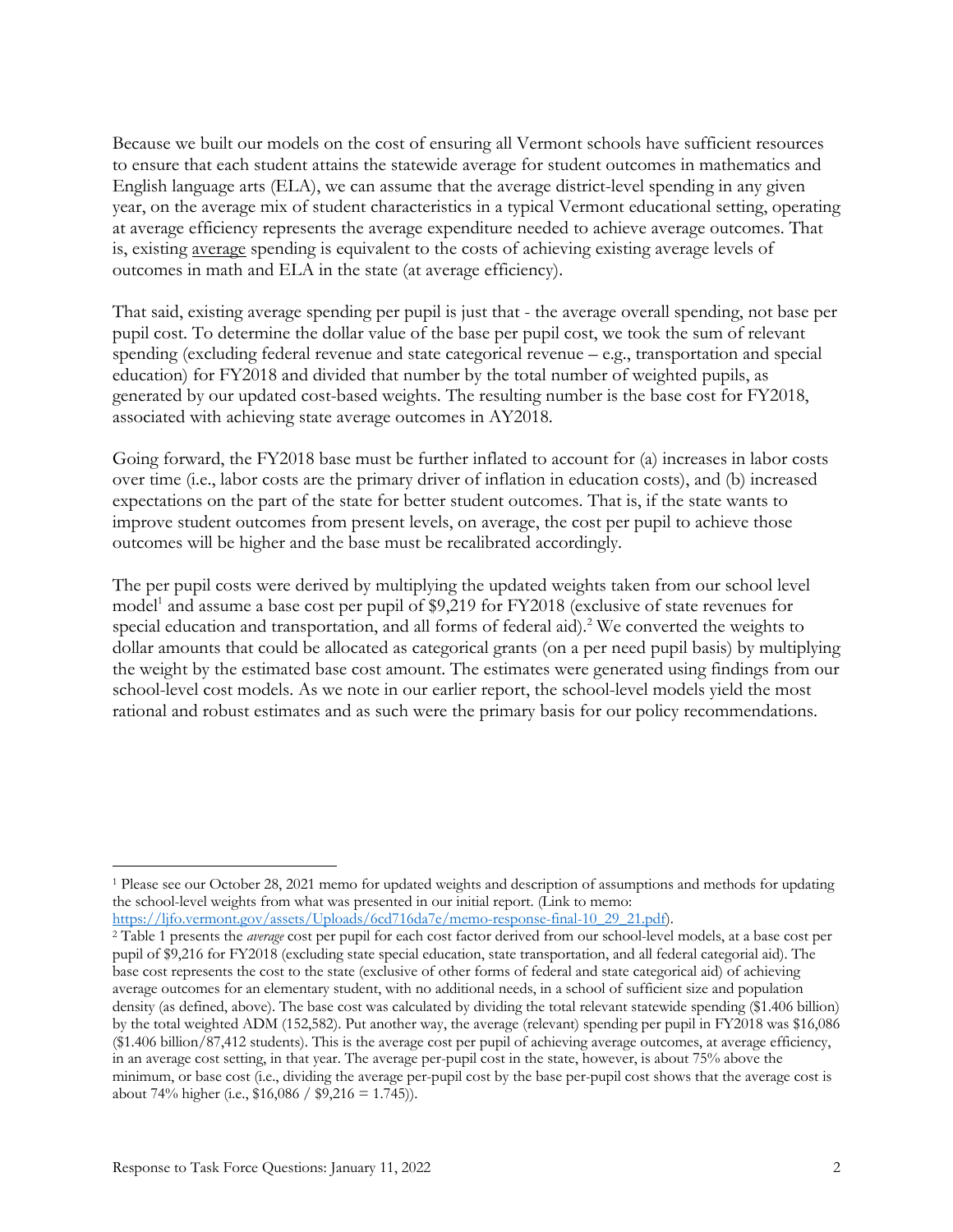## *Estimated Costs*

Table 1 provides our estimates for the *average* additional per pupil costs for each identified cost factor. Column 2 presents the dollar estimates for FY2018 (i.e., the cost of AY2018 outcomes). To maintain alignment with costs (of AY2018 common outcomes), over time the categorical grants will require adjustment for both inflationary costs (e.g., cost of labor) and any changes to the outcome expectations placed on districts. The former can be accomplished with a labor cost inflation index, but the latter may require estimating updated cost models. Column 3 presents the cost estimates inflated (at a 2% annual rate) for FY2023.<sup>3</sup>

For comparison purposes, Column 4 represents the cost estimates generated by Vermont's JFO for the purposes of modeling the "Cost Equity" policy proposal in the Task Force on Pupil Weighting's final report.<sup>4</sup> It is worth noting that the differences between our estimates inflated to represent FY2023 dollars and those calculated by JFO are between 1 and 2%.

As a reminder, the dollar values presented in Table 1 represent the *average* additional per pupil cost for each cost factor and are *explicitly tied to a base per pupil spending amount for FY2018*. In other words, the dollar values represent the average additional spending necessary to attain average levels of achievement (statewide) for AY2018. The average cost implies that some districts likely needed to spend more, and others less, than that estimated amount to attain average outcomes for that year. Similarly, as noted above, additional spending may be required for districts and schools to improve educational outcomes over-and-above average levels of proficiency (statewide) for AY2018.

## *Design Considerations*

In our 2018 report, we provided cost-based weights that were designed to work within Vermont's existing funding formula. Specifically, the cost-based weights are calibrated to give every Vermont town the opportunity to raise and spend the amount needed to achieve common outcome goals, with equitable tax rates. That is, if every Vermont town put up the same tax rate (at the statewide average), their local revenue plus state aid (based on the weights derived from our cost models) would generate sufficient funding for all school districts to attain the statewide average level of proficiency in math and ELA.

However, in considering these weights it is necessary to recognize that Vermont's school funding policy, including the role played by pupil weights in that formula, is fundamentally different from the typical cost-adjusted foundation state aid formulae that specify the adequate funding levels to be raised and spent by each district (most often calculated with cost adjustments in the form of weighted pupils). Such formulae mandate the level of minimum local contribution required such that in combination with state aid, all districts would spend at least their "adequate" target level of funding.

<sup>3</sup> For illustrative purposes we show the categorical allotments inflated at 2% annually to FY2023 values. However, an alternative calculation would be to inflate the base amount and then multiply the weights (Column 1) by the inflated base.

<sup>4</sup> Estimates presented in Column 4 are the same as those presented in Table 4: Example Cost Equity Payment Amounts, *Final Report: Task Force on the Implementation of the Pupil Weighting Factors Report* (Link: https://ljfo.vermont.gov/assets/Uploads/e11b031427/Final-Report-Weighting-Study-Task-Force-12\_17\_21.pdf).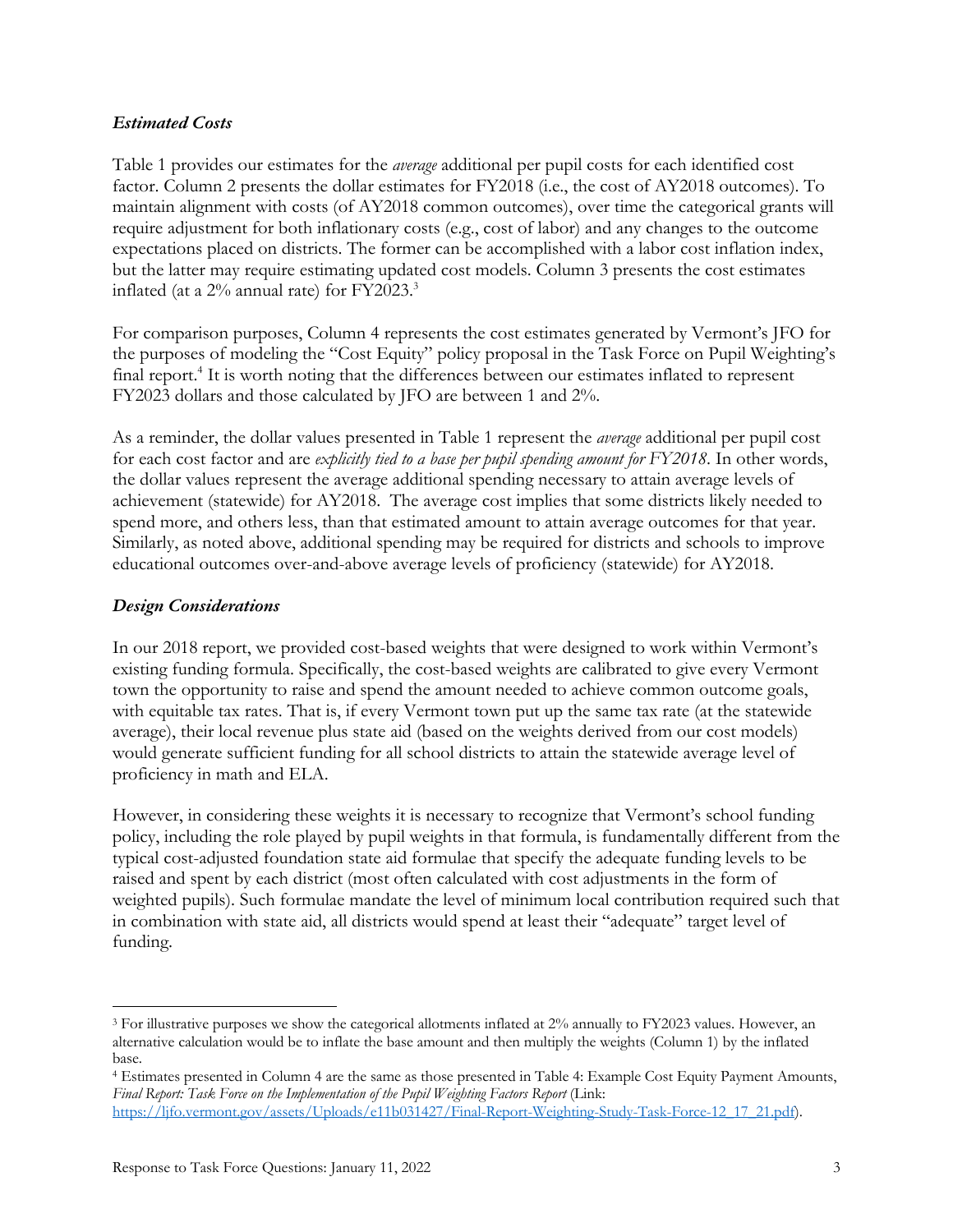In part, this approach is common because state courts in places like Kansas and New Jersey (and others) have declared that their constitutions require that the legislature provide students equal opportunity to achieve specific, adequate, outcome goals.5 That is, the student right to attend schools that have resources capable of meeting outcome goals is paramount and takes precedence over taxpayer rights to decide otherwise. Local taxpayers may not simply choose, as tax preference, to deprive the children in their community of their state constitutional right to equitable and adequately funded schools.

By contrast, the Vermont school finance formula is designed to let towns make decisions about the education tax rates they wish to impose, given the educational programs and services they wish to provide and the aid they expect to receive from the state and federal government. However, if the Vermont legislature adopted a local required minimum school tax rate (at a high enough rate) in combination with cost-based weights, the Vermont formula would produce much the same result as the foundation formulae in place elsewhere. All districts implementing the required tax rate would spend what is estimated to be needed to achieve current (prior year's) average outcome levels, while still preserving the ability of towns to raise and spend more according to local preferences.

The alternative "Cost Equity" proposal articulated in the Task Force's final report proposes to use categorical grants to adjust for differences in educational costs across Vermont districts. In doing so, the proposal departs from the assumptions and design parameters that currently underlie the state's existing school funding policy. Instead, this approach would effectively shift the state's policy to a "reverse foundation formula," where instead of applying weights or fixed grant amounts to a stable (and ideally, empirically derived) cost-based foundation amount, categorical grants will be used to offset some portion of local per pupil spending, as decided by towns.

Specifically, under this proposal, while all districts will receive the same dollar amount per pupil as cost adjustments, unlike a typical foundation formula, the effective weight (proportionally) of the per pupil grant amount will vary by district, according to differences in the base per pupil spending amount that result from differences in both the level of need and spending preferences among Vermont towns.

To be clear, categorical grants are a viable policy tool for adjusting for differences in costs among school districts. However, appending multiple categorical grant programs to Vermont's existing school funding approach, which relies on local decision making and a self-equalizing approach to raising revenues, may introduce new complexities and other unintended consequences.

One potential argument in favor of using categorical grants – as opposed to the state's existing equalized pupil calculation – to adjust for differences in school district spending is the notion that targeted and specific grant dollars are more likely to "stick" where they land (i.e., the "flypaper effect").<sup>6</sup> That is, if the state provides lump sum grants to districts for each category of need, the funds are more likely to be spent toward those purposes. In doing so, this benefit would serve to

<sup>5</sup> For summaries of reforms in Kansas and New Jersey, please see: (1) Baker, B.D., Kearns, C., Atchison, D., & Levin, J. (2020). State finance reform vignette: Kansas (https://carsey.unh.edu/sites/default/files/media/2020/06/20- 11882\_5.\_primer\_statevignettes\_kansas\_air\_formatted\_v5.pdf); and (2) Baker, B.D., Kearns, C., Atchison, D., & Levin,

J. (2020). State finance reform vignette: New Jersey

<sup>(</sup>https://carsey.unh.edu/sites/default/files/media/2020/06/2011882\_5.\_primer\_statevignettes\_new\_jersey\_air\_formatt ed\_v3.pdf). 6 For example, see Inman, R.P. (2008). *The flypaper effect.* (No. W14579). National Bureau of Economic Research.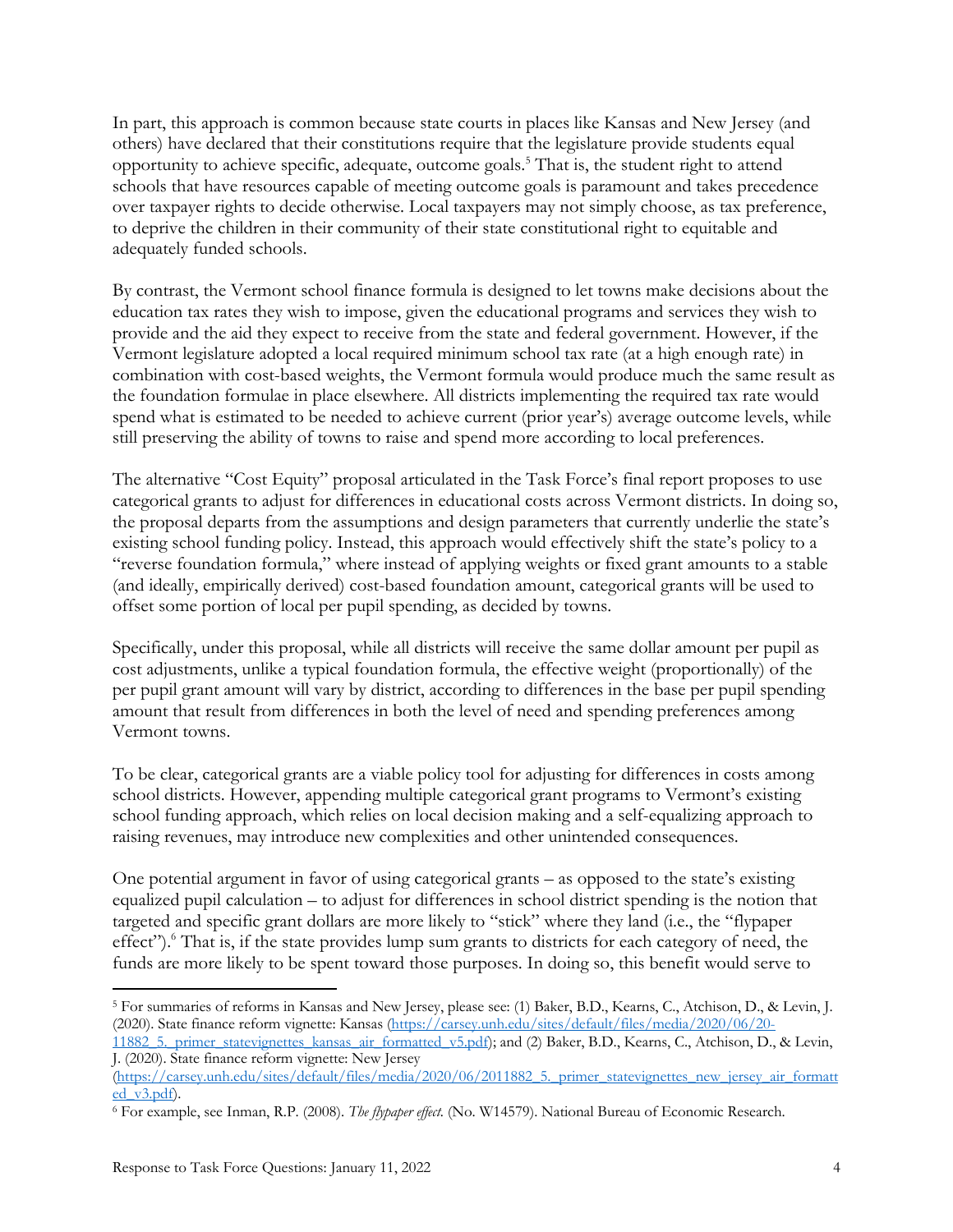counterbalance an existing challenge with Vermont's existing school funding system – reliance on local preferences for education spending and taxation. However, there are two substantial caveats to this claim:

(1) Without other changes to statute and regulation, there is no way to ensure that districts in fact spend dollars for intended purposes. In and of itself, simply categorizing funding does nothing to reshape the existing assumptions and policy parameters that currently allow for substantial local control over educational programs and practices and local tax rates.<sup>7</sup>

Additionally, there is evidence that categorizing funding in this way can introduce new inefficiencies into the system. For example, these concerns are substantiated by past research on California's experiences, when the state relied heavily on a categorical grant-based funding system. Research shows that the use of categorical grants in this way, and to this extent, lead to substantial reductions in the efficiency with which funds were spent (with respect to producing outcomes) (Duncombe & Yinger, 2011).<sup>8</sup> More recently, California moved to a weighted foundation aid formula, more like that of New Jersey or Kansas, with those reforms already producing positive outcomes (Johnson & Tanner, 2018).<sup>9</sup>

(2) Grant amounts based on our calculations will provide either too little or too much aid for most Vermont school districts. The grant amounts represent an *average additional per pupil cost* for a particular cost factor, and as such are imperfect adjustments for differences in educational costs among Vermont school districts, which are outside a district's control.

The extent of difference between the average per pupil spending amount will depend on exactly how much more or little a district needs to spend to attain common outcomes for all students – but, will be particularly problematic for districts at either end of the cost distribution. Districts that have higher average costs for a particular factor will not have these costs fully adjusted by the grant, and as a result will face a choice of less-than-optimal spending to meet student needs *or* increasing the local tax burden to pay for the difference in costs not met or paid for by the categorical grant. Conversely, districts that have lower-thanaverage costs for a particular factor will receive more dollars than necessary for optimal spending. They will face a different choice, either to (a) spend at higher levels than necessary (i.e., introducing or perpetuating inefficiencies) or (b) use the excess funding to reduce tax burden.

In many ways, these tradeoffs are what we currently see with the existing weights (which are not empirically derived – i.e., cost-based). Districts that are "underweighted" face decisions to spend less than optimally or increase the local tax burden to make up the difference in unadjusted costs, whereas districts that are "overweighted" have tax capacity to spend more (inefficiently so) at lower tax rates. The primary difference, however, is that adjustments with

<sup>7</sup> To some extent, this same concern applies to Vermont's existing approach to equalizing costs using pupil weights. The primary difference is that adjustments made with categorical grants are indifferent to local spending decisions, whereas the weights are designed to proportionately adjust for locally determined differences in costs.

<sup>8</sup> Duncombe, W., Yinger, J. Making do: state constraints and local responses in California's education finance system. Int *Tax Public Finance* 18**,** 337–368 (2011). https://doi.org/10.1007/s10797-010-9159-3.

<sup>9</sup> Johnson, R. C., Tanner, S. (2018). *Money and freedom: The impact of California's school finance reform* (research brief). Palo Alto, CA: Learning Policy Institute.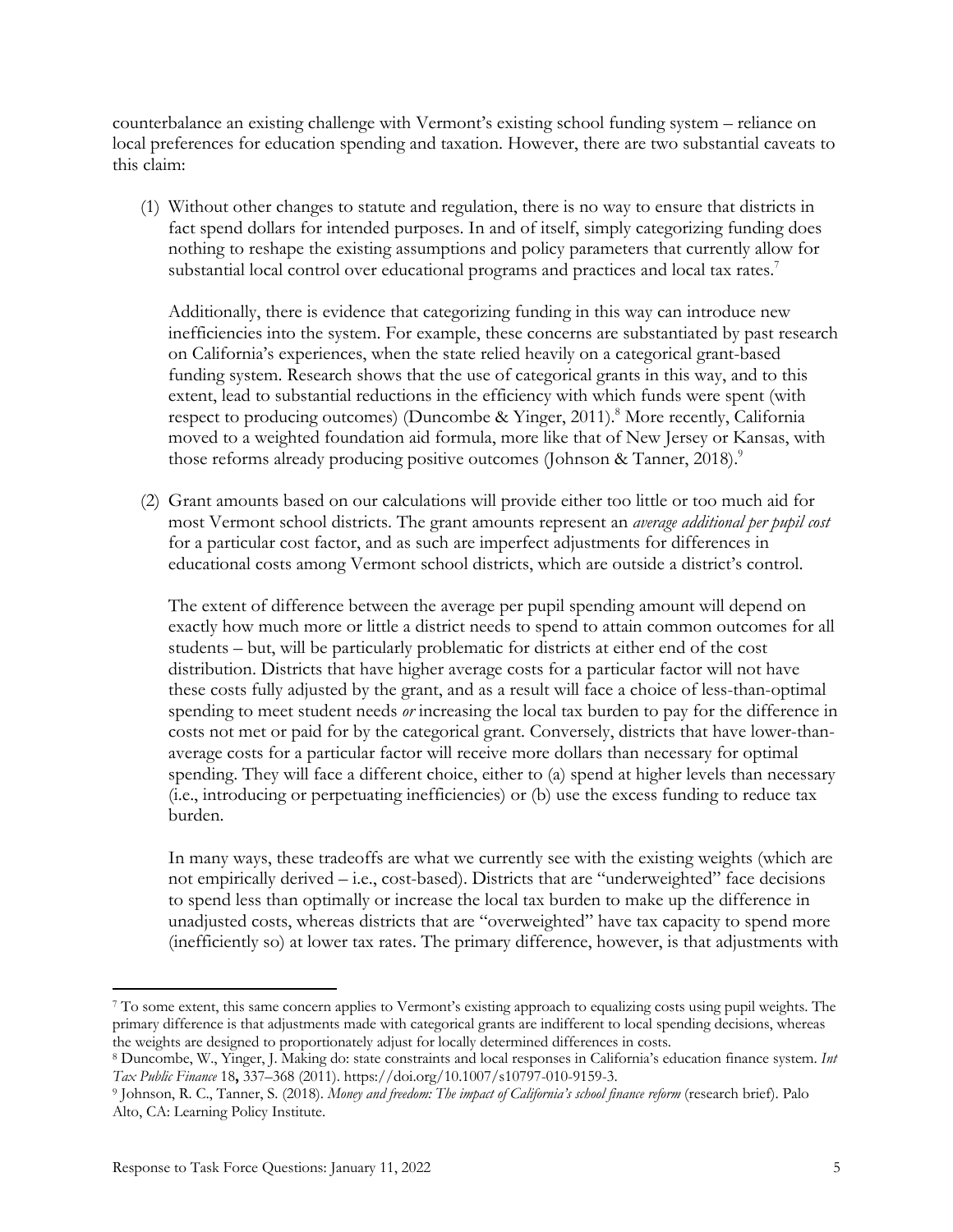categorical grants are indifferent to local spending decisions and need, whereas the weights are designed to proportionately adjust for locally determined differences in costs.

Accordingly, there is reason to believe that a shift to a categorical grant program will not substantively narrow existing gaps in spending, and educational opportunities (and by extension outcomes) among Vermont school districts. Using average costs in this way may also introduce new risks to cost containment, particularly in places where the grant amount exceeds what is necessary to provide an adequate education to a particular student need group or a given location.

Taken together, while we feel that the cost estimates provided in Table 1 are an accurate reflection of the *average* additional cost of educating economically disadvantaged, ELL and middle and secondary level students, as well as operating small schools and those in sparsely populated areas to common standards/outcomes, it is important to recognize the limitations with using these estimates to develop multiple categorical aid programs that would be appended to Vermont's existing school funding policy framework.

# **Supplemental Funding for ELL Students**

In this section, we respond to specific questions posed by JFO and Senator Hardy (November 19 and 21, 2021, respectively) about the ELL cost equivalence.<sup>10</sup>

## **1. If the task force created a separate categorical aid program for ELL, what is the right amount of aid to provide?**

For FY2018, the *average* additional cost of educating an ELL student to common outcomes was \$22,947. However, as noted above, this number represents the *average* cost to Vermont schools. It may be the case that this amount is either less or more than what Vermont districts need to spend to reach common outcomes for ELL students. As a result, we cannot say for certain that this amount is the "right amount" of per pupil aid for all districts. Rather, if the goal is to develop a categorical grant program that provides a per pupil grant amount that reflects the average cost to schools of educating an ELL student, then our estimate can be best understood as the typical additional cost of educating an ELL student to common outcomes for FY2018.

### **2. What are your recommendations for how a per pupil categorical aid for ELL might be adjusted for economies of scale and marginal costs? For instance, would a sliding scale be appropriate? And, if so, what does your team recommend as cut points?**

We share your interest and concern with developing a funding program that supports Vermont's ELL students who attend schools in a variety of contexts. As implied by your questions, the dispersion and concentrations of ELL students among Vermont districts/schools presents challenges for developing a fair and efficient categorical aid

<sup>10</sup> Please note, in some instances the questions posed were not transcribed verbatim here, and instead we have paraphrased the question for the purposes of our response. This was done for brevity and our goal is to represent the questions' sentiment as intended by the authors. We are happy to provide the transcript of the questions posed, upon request.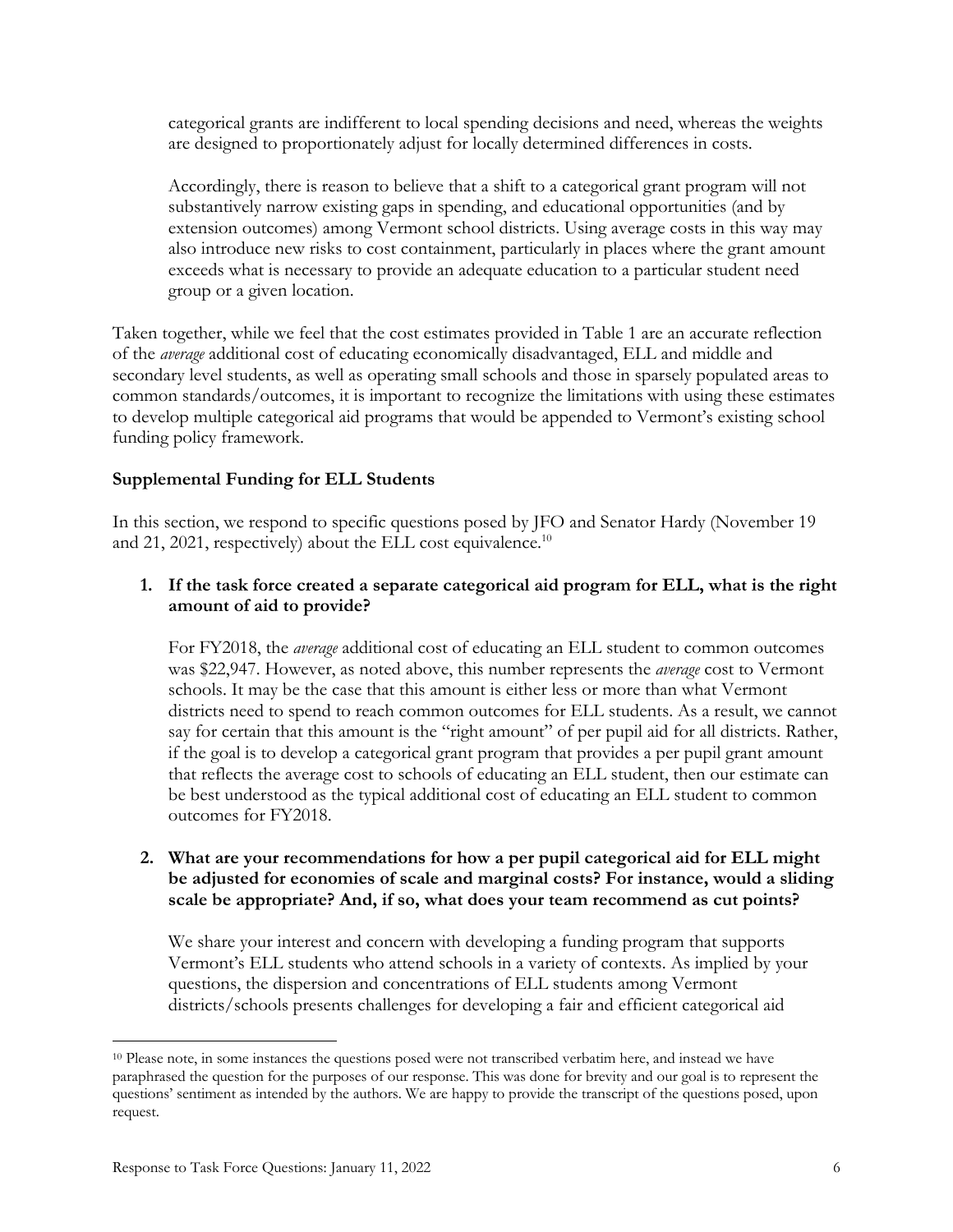program for ELL programs. On the one hand, there are districts that serve larger numbers of ELL students and as a result operate at a very different scale from districts that serve a handful of students. It is also the case that there is a considerable degree of heterogeneity in ELL populations between and within school districts. Accordingly, we agree that it is likely that Vermont's districts and schools may face dissimilar per pupil costs for educating ELL students to common standards due to variations in economies of scale that come with differences in ELL enrollment and need.

That said, given the limited number of districts and schools in Vermont with substantial numbers of ELL students, we were unable to develop reliable cost models for per pupil costs for different levels of ELL enrollment (at the district or school level). As a result, based on our existing cost models we cannot recommend specific cost adjustments for different levels of ELL enrollment using the cost models (e.g., a sliding scale). An alternative costing out strategy, however, might provide this information. For instance, the Task Force might convene a professional judgment panel  $(P|P)^{11}$  that identifies packages of resources that are required to operate effective ELL programs, at different levels of scale, and cost these resources out using the ingredients method (also known as resource cost modeling). We noted that the Task Force already referenced a resource-based costing out approach in its deliberations (e.g., establishing a staffing ratio that could be used to calculate fixed program costs).

Given the heterogeneity in need among Vermont districts, it also may be worth considering a hybrid policy approach that allows districts to opt into different approaches for cost adjustments (e.g., weights or categorical grant). For instance, while weights may be appropriate for districts/schools operating programs at scale, such a policy approach may not be the best fit for places with relatively small numbers of ELL students that have high fixed costs of providing appropriate services and supports (and who may be ineligible for other types of federal funding).

## **3. Other states provide ELL funding amounts at levels lower than the cost estimate generated by the Weighting Study report. Why might the amounts in other states be different from what was estimated for Vermont?**

We agree that there is considerable variability among states in both the weights and supplemental grant amounts used to adjust for differences in the cost of educating ELL students. In their review of more than 70 empirical cost studies that included ELL students and corresponding state policies, Jimenez-Castellanos & Topper (2012) identified several limitations with existing school funding research and policymaking that likely contribute to this variability.<sup>12</sup> Specifically:

<sup>11</sup> For an example of how a PJP might be applied, please see: Chambers, J., Levin, J., & DeLancey, D. (2007). Efficiency and Adequacy in California School Finance: A Professional Judgment Approach. *Getting Down to Facts*. (Link: https://cepa.stanford.edu/content/efficiency-and-adequacy-california-school-finance-professional-judgment-approach). <sup>12</sup> Jimenez-Castellanos, O. & Topper, A.M. (2012) *The cost of providing an adequate education to English language* learners: A review of the literature. *Review of Educational Research, 82*(2), 179-232. (Link: https://journals.sagepub.com/doi/abs/10.3102/0034654312449872).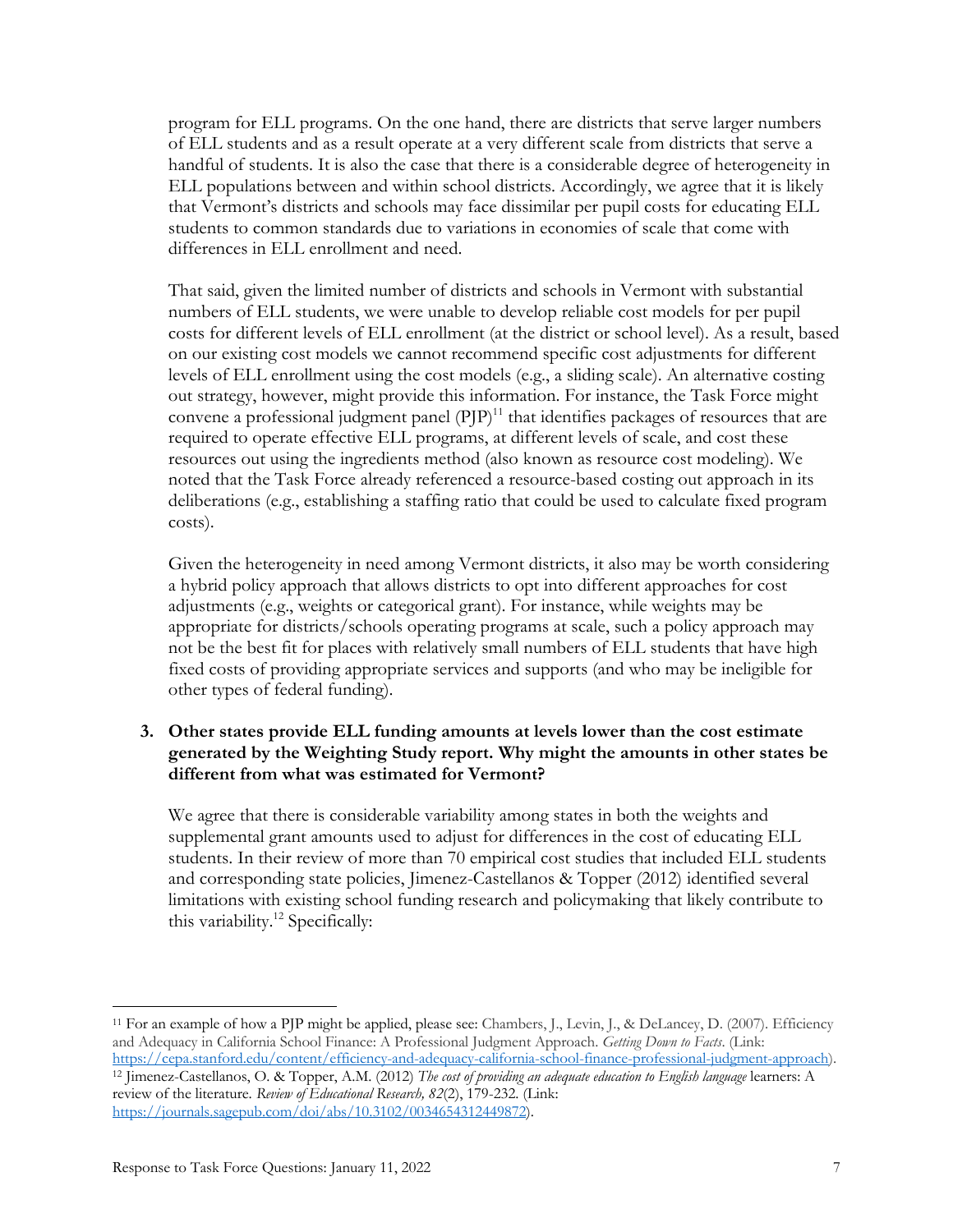- (1) ELL adjustments contained in most contemporary state school funding policies are not cost based, and instead reflect legacy policy or were politically derived. Accordingly, it is essentially an apples-to-oranges comparison between what is contained in other states' school funding policies and the estimates derived from our cost-based models.
- (2) There is substantial variability in the treatment in ELLs in cost studies, particularly with respect to how ELL students are classified and treated in cost estimation. In fact, some school funding studies do not explicitly consider the additional cost of educating ELL students. That said, all methods agree that current funding levels in most states are insufficient to meet specified performance standards.

Additionally, it is worth noting that some state funding formulae lack adjustments for ELL students entirely. This does not imply that these costs do not exist, but rather that the legislatures in those states have not considered providing funding adjustments for ELL as a priority.

We view the weight derived from the cost models estimated for Vermont as a valid and reliable adjustment for the differences in the cost of educating Vermont's ELL students to common standards. Similarly, the per pupil cost estimate (i.e., \$22,947 for FY2018) is a similarly valid and reliable estimate for the average additional cost, in dollars, of educating an ELL student.

## **4. The value for the revised ELL weight (October 28, 2021) is larger than estimates provided in the Weighting Study report. Why did this occur?**

In our October 28, 2021 memorandum we noted that the re-estimated weight for the school-level model increased to 2.49. We believe this adjustment is likely due to the change in poverty measure. The prior weight was based on a weighting estimation that used the existing AOE poverty measure, which accounts for ELL students in its count of economically disadvantaged students. The revised measure used in the re-estimated weights – i.e., FRPL eligibility – no longer includes ELL students in the measure, and as a result a portion of the cost differential for ELL students that was initially captured by the AOE poverty measure is now entirely represented by the re-estimated ELL weight.